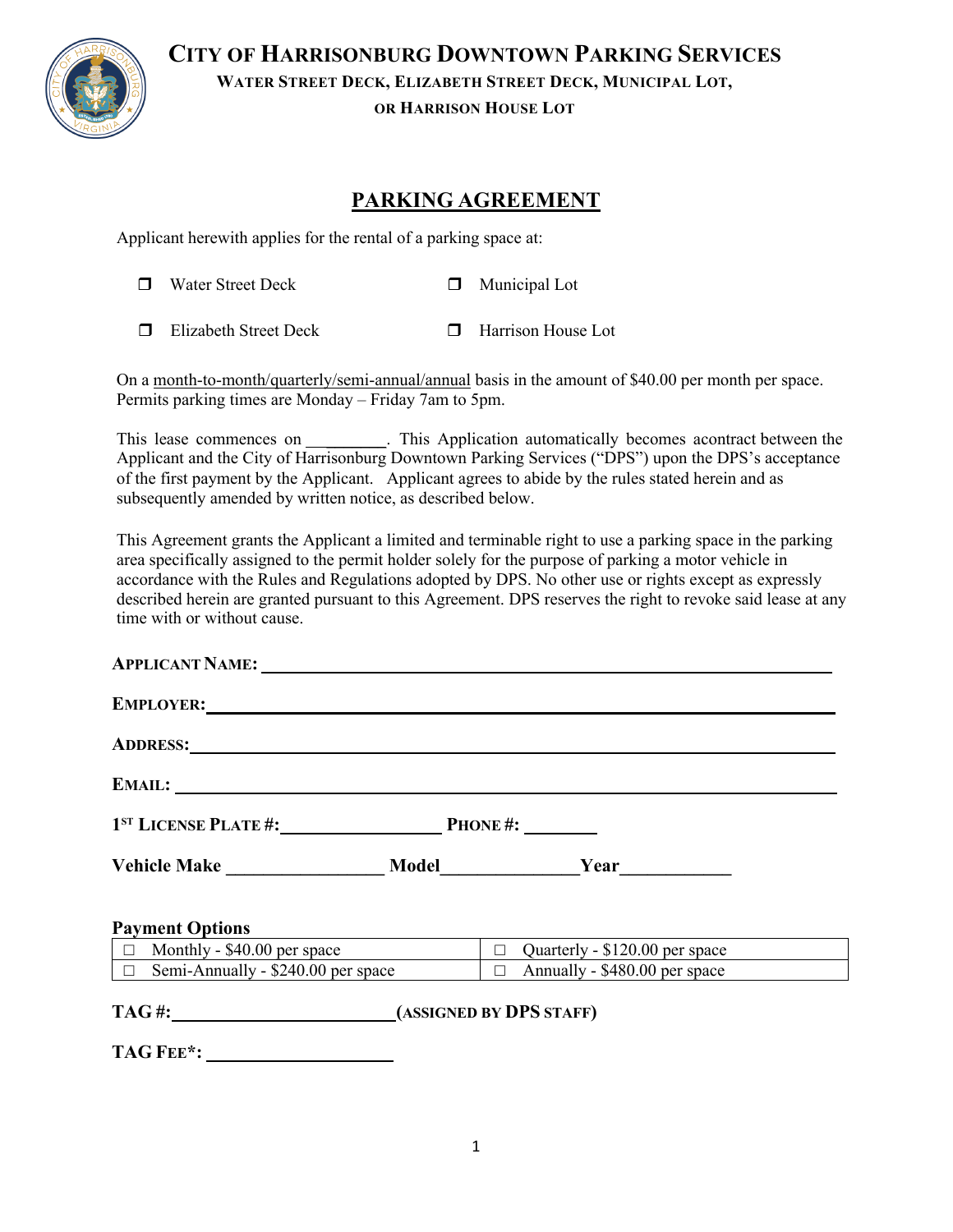

**CITY OF HARRISONBURG DOWNTOWN PARKING SERVICES WATER STREET DECK, ELIZABETH STREET DECK, MUNICIPAL LOT, OR HARRISON HOUSE LOT**

## **INDEMNIFICATION AND HOLD HARMLESS AGREEMENT**

THIS AGREEMENT dated this day of , , , by and between the CITY OF HARRISONBURG DOWNTOWN PARKING SERVICES (hereinafter the "DPS") and APPLICANT\_\_\_\_\_\_\_\_\_\_\_\_\_\_\_\_\_\_\_\_\_\_\_\_\_\_\_\_\_\_\_ , signifies the agreement of both parties to the following:

- 1. All vehicles parked in parking garages or areas owned or managed by the DPS are parked at the user's own risk.
- 2. Applicant agrees that he or she shall, at all times, abide by all rules and regulations of the DPS while on property owned or managed by the DPS.
- 3. The Applicant hereby waives and holds the DPS and the City of Harrisonburg, its employees, agents and assigns, harmless from and against any and all claims, for damages or losses caused to any vehicle while parked in a parking lot owned or managed by the DPS, including but not limited to damages caused by accident, vandalism, or theft.
- 4. The Applicant also waives and holds the DPS and the City of Harrisonburg, its employees, agents and assigns, harmless from and against any and all claims, for injuries sustained by the Applicant while entering, exiting or accessing his or her vehicle in a parking lot owned or managed by the DPS.
- 5. The Applicant further agrees to indemnify the DPS and the City of Harrisonburg, its employees, agents and assigns for any claims made by third parties as a result of the use of the spaces assigned in accordance with this agreement.
- 6. This Agreement shall be construed under the laws of the Commonwealth of Virginia. Any disputes arising out of this Agreement shall be tried in the Harrisonburg Circuit Court or the U.S. District Court in Harrisonburg, VA.

This agreement is executed in accordance with the Application/Agreement signed between the DPS and the Applicant (named above). I have reviewed and hereby agree to be bound by the foregoing requirements at all times during the use of the parking space for the duration of the lease.

Applicant's Signature: \_

Date: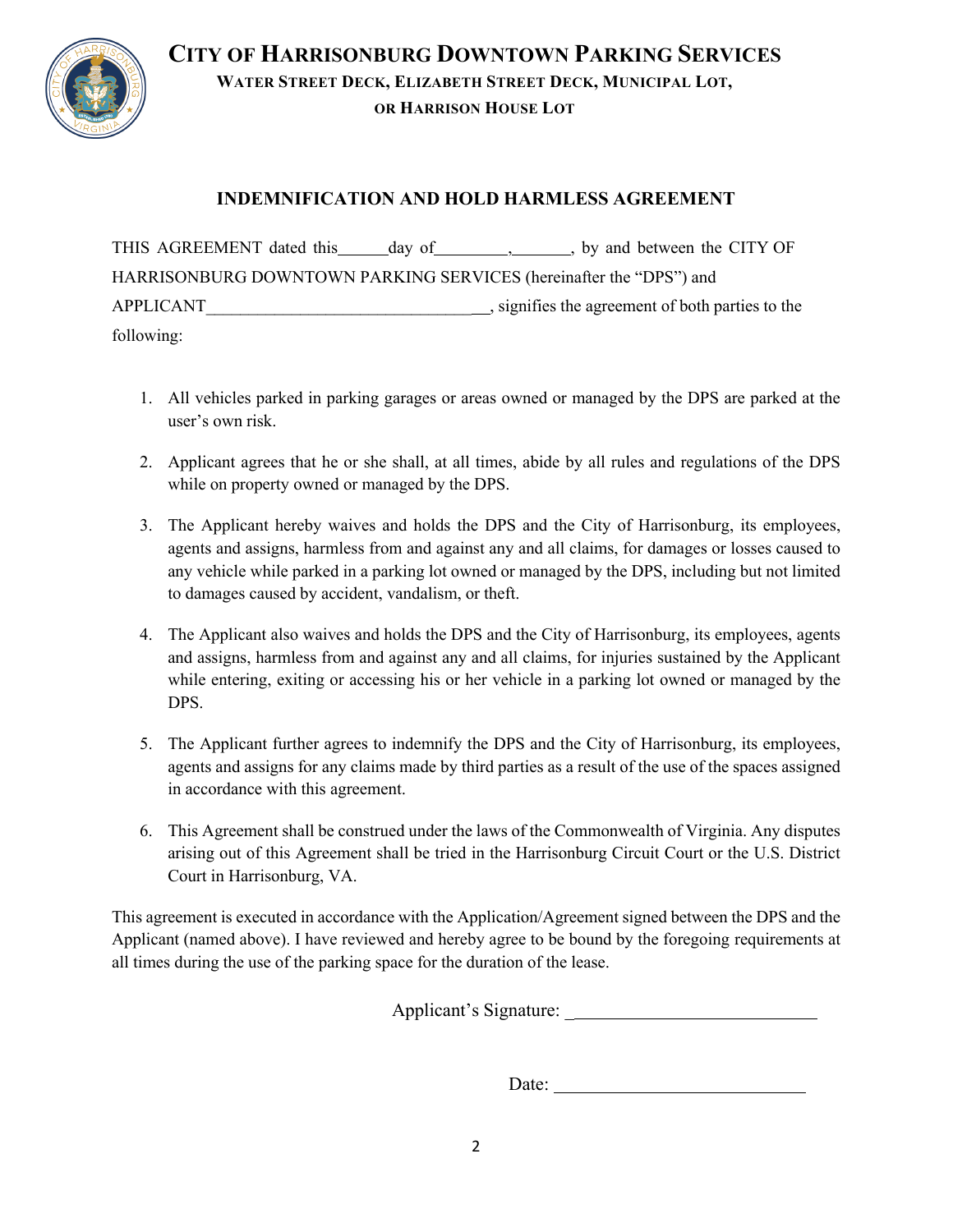

**CITY OF HARRISONBURG DOWNTOWN PARKING SERVICES**

**WATER STREET DECK, ELIZABETH STREET DECK, MUNICIPAL LOT,**

**OR HARRISON HOUSE LOT**

# **PARKING REGULATIONS**

Violation of any of the following regulations or amendments thereof, shall, at the option of the DPS, terminate this Agreement

The DPS reserves the right to amend these Regulations in full or in part from time to time as the needs of the DPS may require. Written notice of amendments will be posted in each permitted parking lot and/or placed on Permit holders' vehicle(s).

# **ARTICLE I: PARKING RESTRICTIONS AND ENFORCEMENT**

#### **1.1 Place of Parking.**

There are no assigned parking spaces in any of the parking lots. Permit holders may park in any available designated (single) parking space, with the exception of "Reserved" or "Handicapped" parking spaces. Reserved or Handicapped parking spaces will have appropriate signage posted by the DPS only. No Reserved parking spaces will be provided for monthly Permit holders unless approved by the DPS. One rental agreement signifies one (1) single parking space. Permit holders' parking more than one vehicle within the designated premise, without multiple lease agreements on file, will have their lease terminated.

- **1.2 Parking Hours.** Permit holders may utilize the above designated parking area during the posted operational hours of 7am to 5pm, Monday through Friday.
- **1.3 Parking Restrictions.** DPS reserves the right, at its discretion, to temporarily deny Permit holders' access to the parking lots. Reasons for denying access include, but are not limited to, use of the parking lots for special events, for construction and maintenance on parking facilities, or inclement weather.
- **1.4 Parking Enforcement. V**ehicles found parking in an area and/or space other than specified in this Agreement may be ticketed and/or impounded in accordance with applicable law. Tickets for parking in a reserved space without the permission of the lessee of the space carry a fine of twenty dollars (\$20.00). In the event your vehicle is ticketed in error, please contact Downtown Parking Services in City Hall at (540) 432-8928.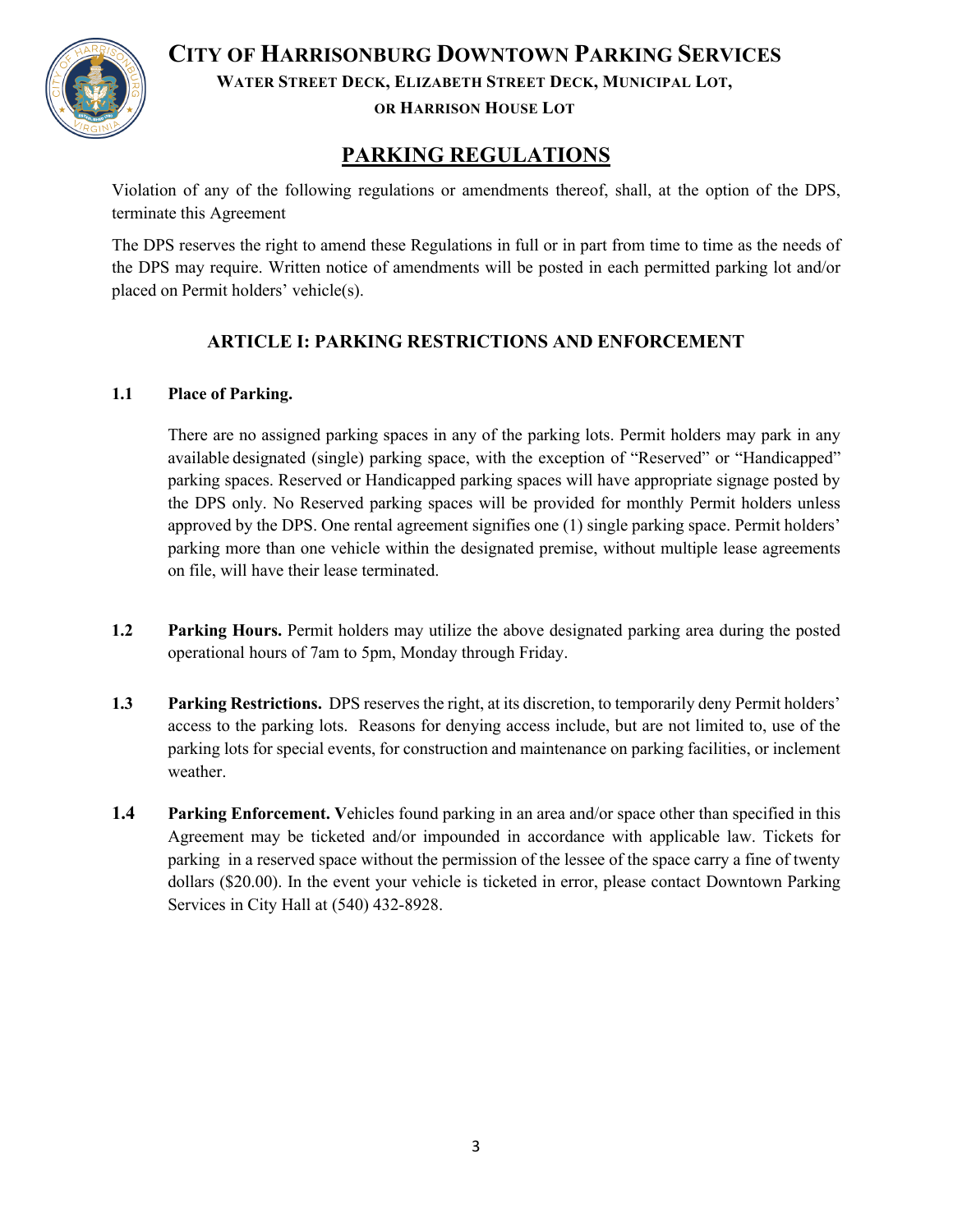

**CITY OF HARRISONBURG DOWNTOWN PARKING SERVICES WATER STREET DECK, ELIZABETH STREET DECK, MUNICIPAL LOT, OR HARRISON HOUSE LOT**

**1.4.1 Vehicle Present in Reserved Area.** Lessees discovering another vehicle parked in their assigned area during business hours (Monday- Friday 7AM – 5PM) should contact DPS at (540) 432-8928 or Harrisonburg Police Department at (540) 434-4436.

**1.4.2 Valid Registration and Inspection.** All vehicles parked within a parking lot must display valid registration and a valid inspection sticker as required by Virginia law. Failure to comply with this requirement may result in ticketing and fines.

# **ARTICLE II: LIABILITY AND DAMAGES**

**2.1 Liability of DPS.** DPS will not be responsible for damage to a permit holder's vehicle that is not caused by the DPS. DPS assumes no responsibility for theft and suggests all parked vehicles be locked and valuable items stored out of sight.

> **2.1.1 Accidents on Premises.** Permit holders involved in accidents on the premises shall report them promptly to both the DPS's Main Office (located in City Hall) as well as to the police.

**2.2 Damages.** Permit holders shall utilize the premises only for the purpose for which it was intended (parking). Permit holders shall not litter, destroy, deface, or damage the premises.

### **ARTICLE III: TERMINATION OF LEASE**

- **3.1 Termination without Cause.** This Agreement and the lease hereby granted may be terminated by the DPS without cause upon fifteen (15) days written notice. All lessees of parking spaces from the DPS acknowledge that any and all rights to the use of parking spaces are fully revocable and terminable at any time upon fifteen (15) days written notice.
- **3.2 Termination for Cause.** All parking spaces designated by the DPS as available for either monthly, quarterly, semi-annual or annual rental shall be leased subject to:
	- (a) The terms of the written lease agreement (the Application/Agreement);
	- (b) Timely payment of rents due; and
	- (c) Obeying all parking regulations
- **3.3 Termination by Parking Permit holder.** Monthly, quarterly, semi-annual and annual rentals may be terminated upon thirty (30) days written notice by the parking permit holder, with termination effective on the first day of the following month. In the event that an annual lease is terminated prior to the expiration of the full term of the lease, a refund for the remaining months will be provided.